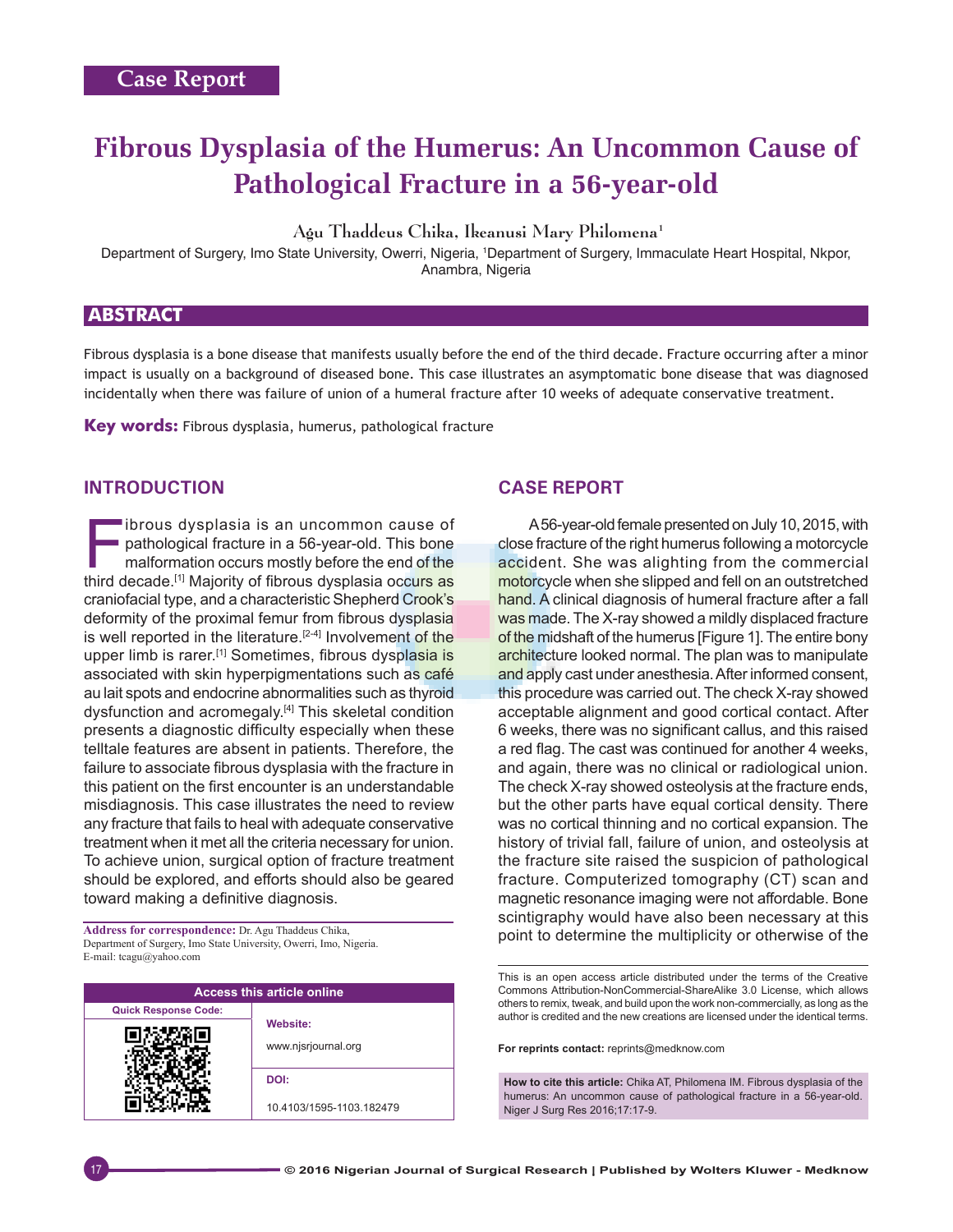lesion, but again this facility was not available. The patient was worked up for surgery. The hemoglobin concentration was 12.5 g/dl and serum electrolyte urea and creatinine was normal. Open reduction and plating were then planned, and informed consent was obtained. Intra-operatively, the fracture ends were rather soft and osteoporotic. A bone biopsy was taken from the fracture ends and after a good curettage and satisfactory reduction, a narrow eight-hole Association of Osteosynthesis Dynamic Compression Plate (AO-DCP) was fixed with 6 cortical screws. Patient's recovery was uneventful, and she was discharged after 8 days. Histopathology report showed fibrous stroma in a matrix of trabecular immature bone without differentiated osteoblasts‑typical of fibrous dysplasia. By the end of the ninth week, a check radiograph showed that the fracture had united enough for her to engage in basic activity of daily living [Figure 2] and the wound had also healed satisfactorily [Figure 3].

#### **DISCUSSION**

Fibrous dysplasia is a rare congenital bone malformation that occurs as craniofacial and skeletal disorder. It is rare in the long bone, and the femur is mostly affected followed by tibia then the upper limb while only craniofacial type constitutes 50%.<sup>[2]</sup> It is also more common in the first three decades of life which constitute 75% of all fibrous dysplasia, and there is no gender predilection.<sup>[1]</sup> Therefore, it is not usual to make a diagnosis of pathological fracture due to fibrous dysplasia in a 56‑year‑old female on first assessment. More so, the initial X-ray did not indicate any underlying lesion bearing in mind that there are typical radiographic features of fibrous dysplasia which include cortical thinning, absent periosteal reaction, and ground glass appearance.<sup>[1,4]</sup> These features are pathognomonic, and there may be no need for CT scan in very clear cases.<sup>[5]</sup> Fibrous dysplasia may be associated with aneurysmal bone cyst in the same lesion, and this necessarily will present a diagnostic difficulty.[6] Though treatment is essentially the same, there is a very small chance of malignant change in fibrous dysplasia,  $0.5\%$  of monostotic type $[4]$  unlike in ABC where it has never been reported to occur *de novo*.

Fibrous dysplasia is largely symptomless and is usually an incidental diagnosis. Some are only diagnosed like in this case, after a pathological fracture. In a small number of cases, there are preceding bone pain and deformity before pathological fracture.[3,4] Treatment is not necessary if there are no symptoms. Bisphosphonates are indicated for pain, but they do not reduce the incidence of pathological fracture.[7] Intralesional corticosteroid injection and curettage combined with allograft bone grafting are other options of treatment.<sup>[8]</sup> Impending fracture can be treated this way or by prophylactic hardware fixation.<sup>[8,9]</sup>



**Figure 1:** Plain radiograph showing minimally displaced fracture of the mid-shaft of the humerus, note even cortical thickening and no other evidence of bone lesion



**Figure 2:** Plain radiograph showing union with hardware



**Figure 3:** Nine weeks post operation, healed wound and clinical fracture union, return to activities of daily living

Occasionally, some skin pigmentations or thyroid dysfunctions may be pointers to this rare bone dysplasia.